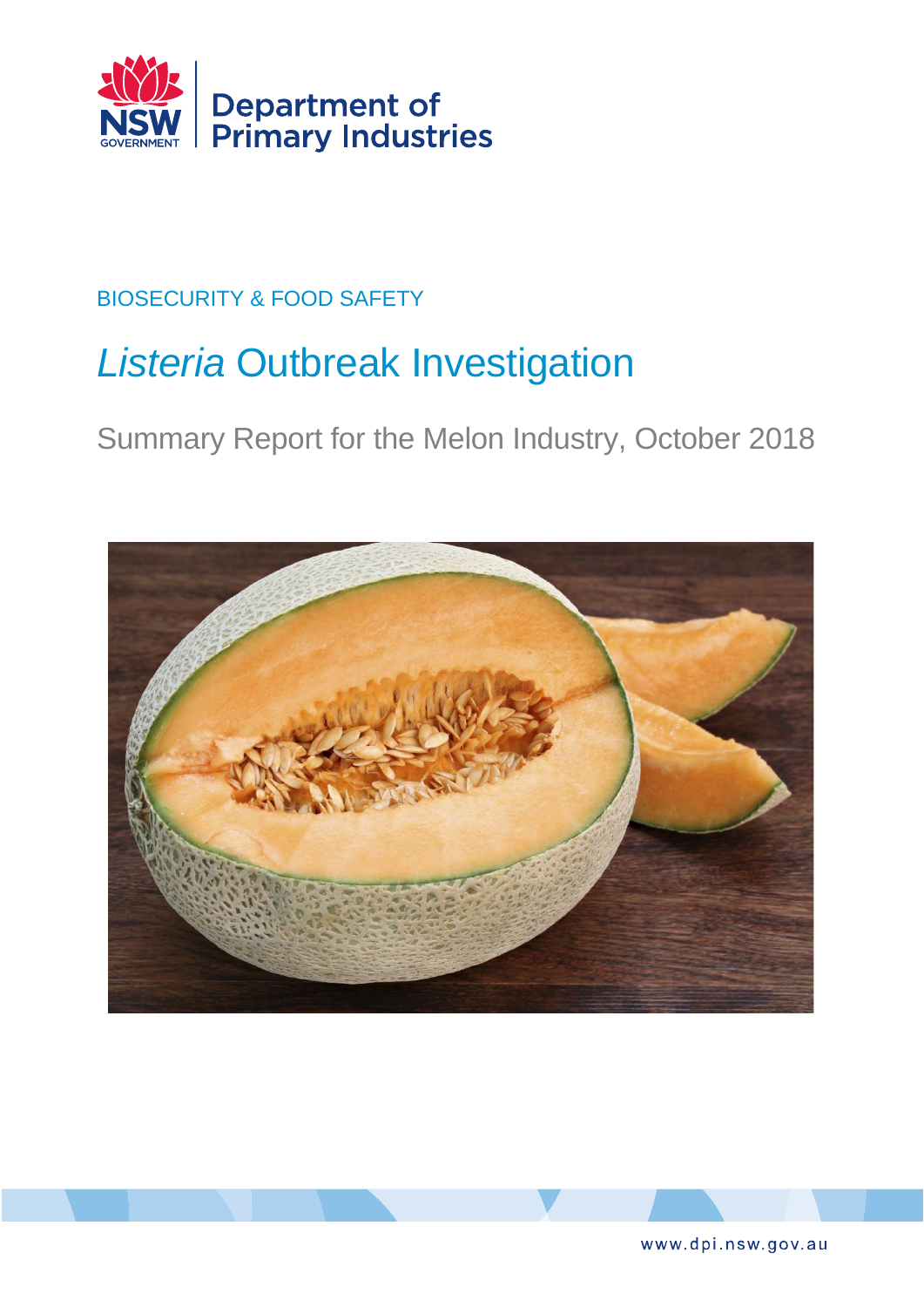Published by the NSW Department of Primary Industries (NSW DPI)

*Listeria* Outbreak Investigation - Summary Report for the Melon Industry, October 18

First published October 2018

ISBN: 978-1-76058-267-8

#### **More information**

NSW Department of Primary Industries, Biosecurity & Food Safety.

www.dpi.nsw.gov.au

#### **Acknowledgments**

NSW Health

*[Cover image: NSW DPI]*

© State of New South Wales through the Department of Industry, Skills and Regional Development, 2018. You may copy, distribute and otherwise freely deal with this publication for any purpose, provided that you attribute the NSW Department of Primary Industries as the owner.

Disclaimer: The information contained in this publication is based on knowledge and understanding at the time of writing (October 2018). However, because of advances in knowledge, users are reminded of the need to ensure that information upon which they rely is up to date and to check currency of the information with the appropriate officer of the Department of Primary Industries or the user's independent adviser.

www.dpi.nsw.gov.au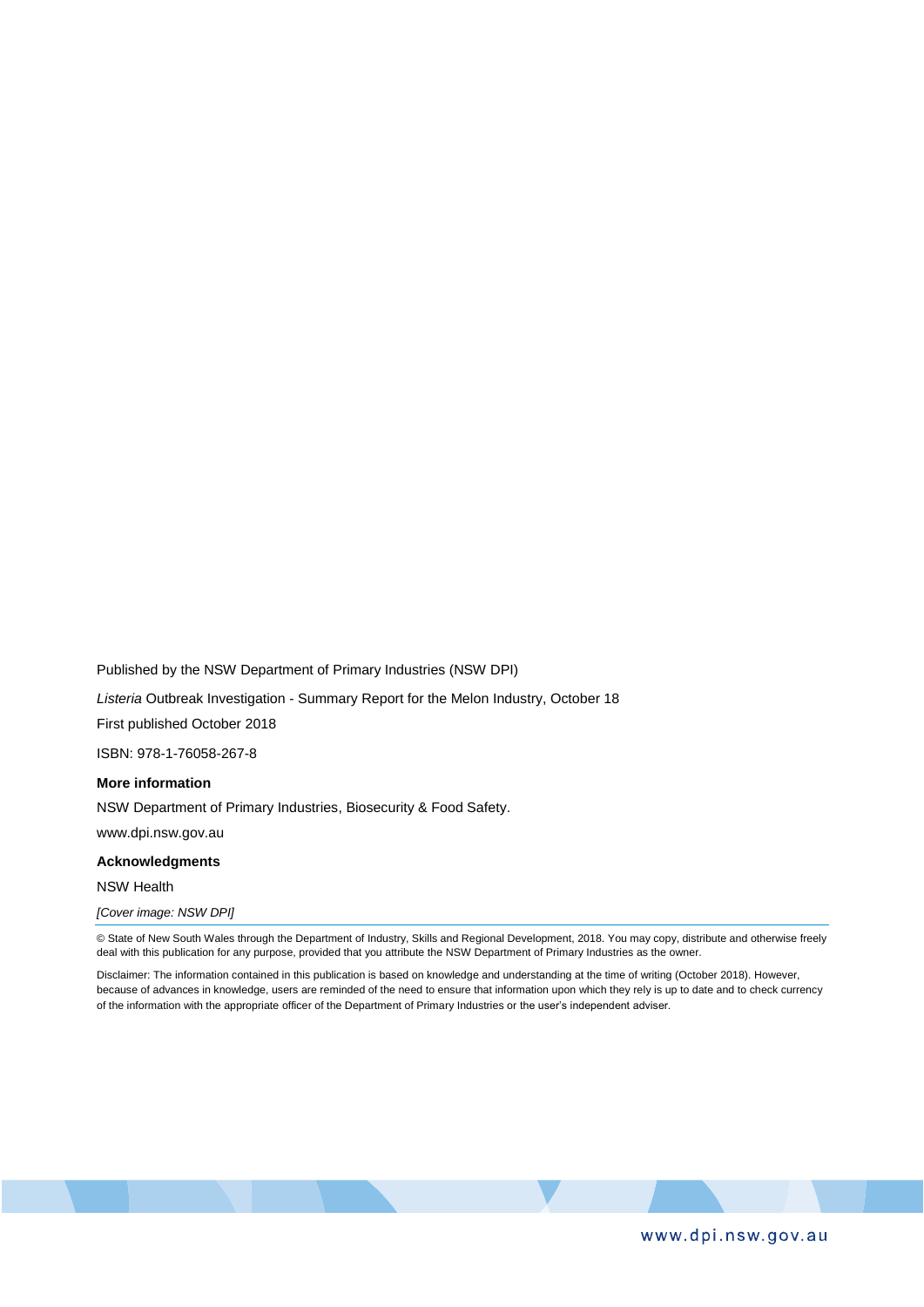## **Contents**

| Attachment A: Summary of national Listeria monocytogenes (MLST 240) outbreak Investigation7     |  |
|-------------------------------------------------------------------------------------------------|--|
| Attachment B: Summary of Listeria monocytogenes with the outbreak strain obtained by NSW DPI 11 |  |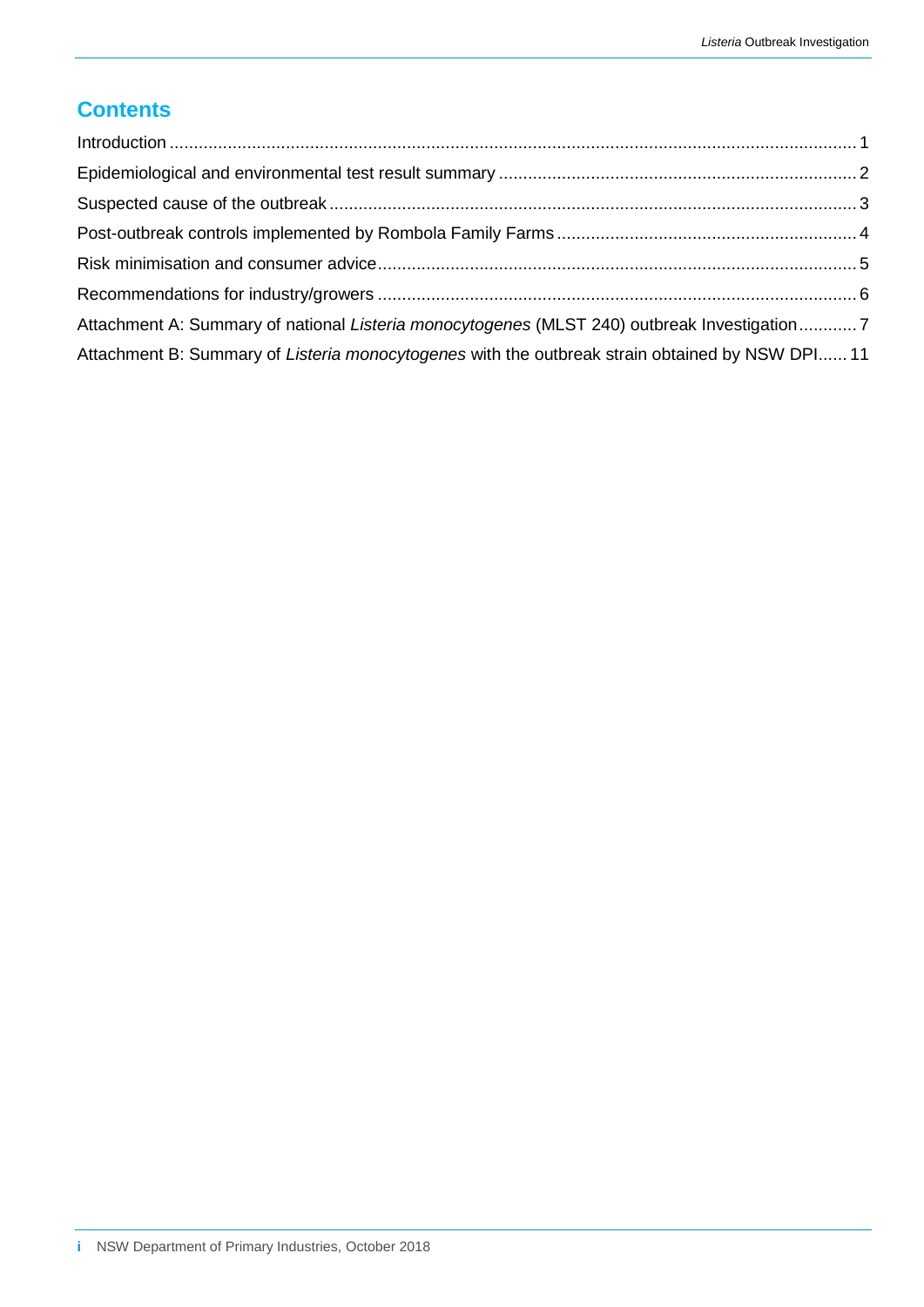### <span id="page-3-0"></span>**Introduction**

The investigation of foodborne illness in NSW is a collaboration between NSW Health and NSW Department of Primary Industries (NSW DPI) Biosecurity & Food Safety. A brief summary of how food investigations commence and are investigated is available online at <http://www.foodauthority.nsw.gov.au/aboutus/science/foodborne-illness-case-studies> and [http://www.health.nsw.gov.au/Infectious/Pages/foodborne-outbreaks.aspx.](http://www.health.nsw.gov.au/Infectious/Pages/foodborne-outbreaks.aspx)

Any investigation involves both epidemiological and environmental aspects. Findings of the epidemiological aspects of the investigation into the 2018 *Listeria* outbreak linked to Rombola Family Farms (RFF) at Nericon is summarised in the report prepared by Health Protection NSW titled: Summary of national *Listeria monocytogenes* (MLST 240) outbreak Investigation 27 July 2018 (Attachment A).

In that report Health Protection NSW concluded:

- Twenty-two human cases of listeriosis occurred in Australia between January 16 and April 10, 2018. The strain of *Listeria monocytogenes* causing these infections was related by whole genome sequencing (phylogenetic analysis) to isolates recovered from samples taken from 37 rockmelons sourced from the marketplace originating from the Farm, 1 swab of melons at the Farm, and 1 isolate from an environmental swab taken at the Farm. This detailed laboratory testing information, combined with epidemiological analysis, purchase history and product trace back, indicate that rockmelon produced at the Farm is the source of infection for the people infected with this strain of *Listeria monocytogenes*.

This report outlines the findings of the environmental investigation conducted by the NSW DPI into the food processing and handling practices on the farm implicated as the source of the 2018 *Listeria monocytogenes* outbreak.

#### *Listeria* **in the environment and human pathogenicity**

*Listeria* species, including *L. monocytogenes* are naturally found in the farm environment, including soil and water. Research papers give the survival range for *Listeria monocytogenes* of 7 days up to 84 days depending on soil ecology and climatic conditions. The pathogen can also be introduced by animals, pests, contaminated water, raw organic manure and dust. *Listeria monocytogenes* in low to very low levels produces an invasive systemic infection or for higher numbers (through significant post process contamination and/or temperature abuse) a noninvasive foodborne illness. [2][3]

<span id="page-3-1"></span>The essential delineation between these two types of listeriosis is the health status of the affected cases. The invasive form has a predicted mortality rate up to 30% for immunocompromised individuals through underlying medical conditions or age status. Healthy consumers do not normally contract invasive listeriosis but are affected by the non–invasive kind resulting in the more common gastrointestinal symptoms. [4]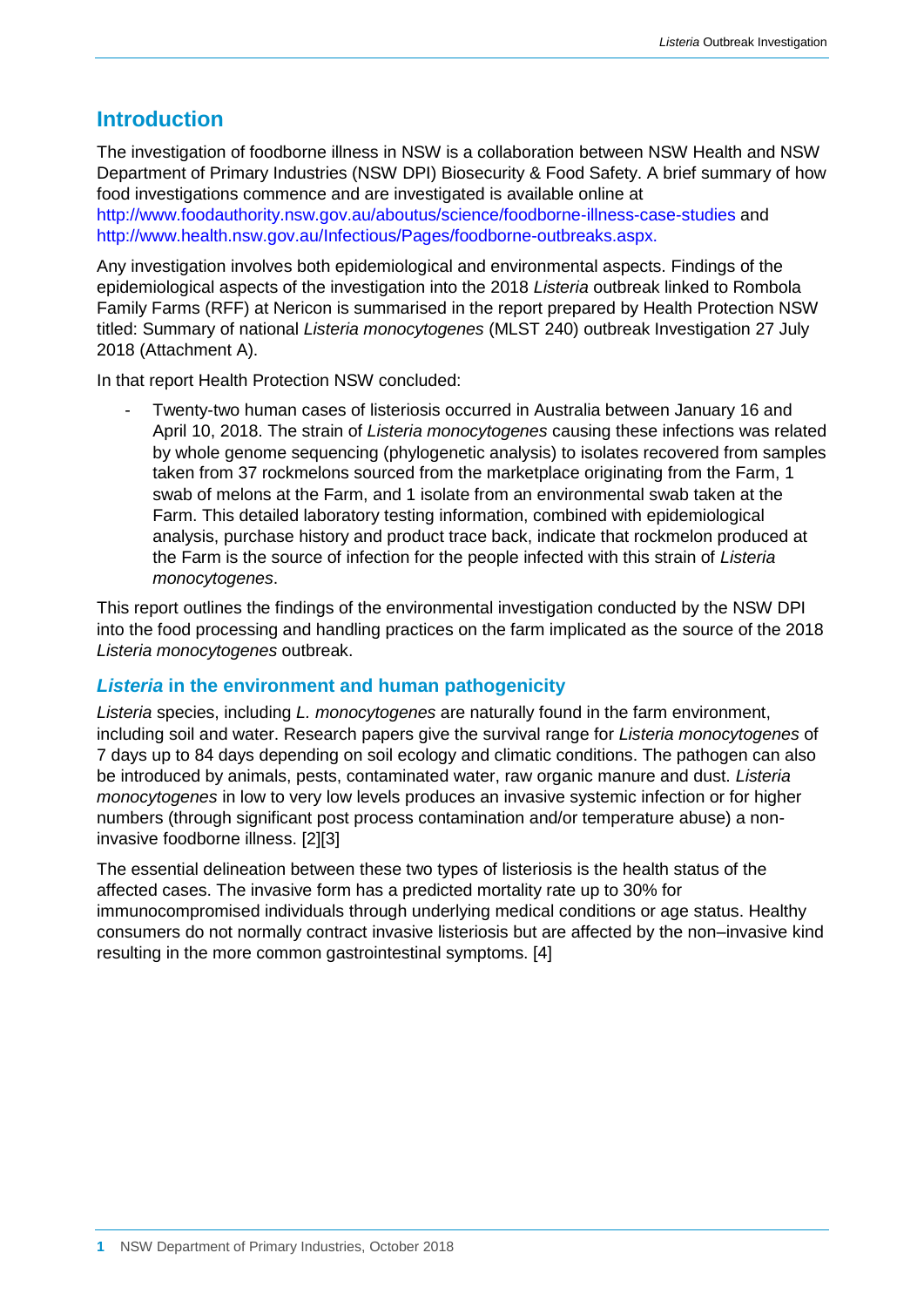## **Epidemiological and environmental test result summary**

The 2018 listeriosis outbreak linked to rockmelons shares many characteristics with previous overseas outbreaks. The pathogen was most likely present on the rockmelon surface at a very low level and scattered over a wide number of growing paddocks on the Rombola Family Farms property at Nericon, NSW. Consequently, onsets of illness were distributed between 17 January – 10 April 2018, with no obvious clustering at one point in time.

As summarised below, the cases were immunocompromised and predominantly elderly, with the exception of one case that resulted in a miscarriage.

#### **Case demographics as of 27 July 2018**

- Confirmed cases: 22
- Gender: 9 male (41%); 13 females (59%)
- Age: average 70yo; range 0-94yo (0yo live birth at 36 weeks)
- Jurisdictions: NSW (6), VIC (8), QLD (7), TAS (1)
- Onset dates of illness: from 17 January 2018 to 10 April 2018 (Figure 1)
- Deaths: 7, plus 1 miscarriage

Listeriosis cases with the outbreak whole genome sequence (WGS) were first detected in late January and increased through February 2018. This was a previously unknown sequence type and was subsequently linked to rockmelons (predominantly sold through Retailer X) through the epidemiological investigation.

In response to the listeriosis increase, NSW DPI undertook a survey of fruit, meat, dairy, and vegetable products at retail level. *Listeria monocytogenes* was detected in whole rockmelons and half rockmelons at several Retailer X supermarkets across Sydney, including where listeriosis cases had shopped.

Rockmelons from RFF product boxes were sampled by NSW DPI at Flemington Markets. Whole melons and a composite sponge swab of melons were positive for *Listeria monocytogenes.*  Concurrently the Rombola Packing shed environment, rockmelon packing line and product were also sampled. *Listeria monocytogenes* was found on the floor around the melon packing area and from a composite swab of washed melons. All *Listeria monocytogenes* positives were further identified as the outbreak WGS strain. A summary of this testing is at Attachment B.

<span id="page-4-0"></span>The incubation period for listeriosis cases was 2-4 weeks. This would put the rockmelon harvest date range from mid-December 2017 to the beginning of January 2018 for the first notified case from New South Wales. Detection of listeriosis cases continued into February and March with the consumption of rockmelon occurring before 28 February when the trade recall and consumer alert<sup>1</sup> took effect.

<sup>1</sup> http://foodauthority.nsw.gov.au/news/newsandmedia/departmental/2018-02-28-listeriosis-outbreak-link-to-rockmelon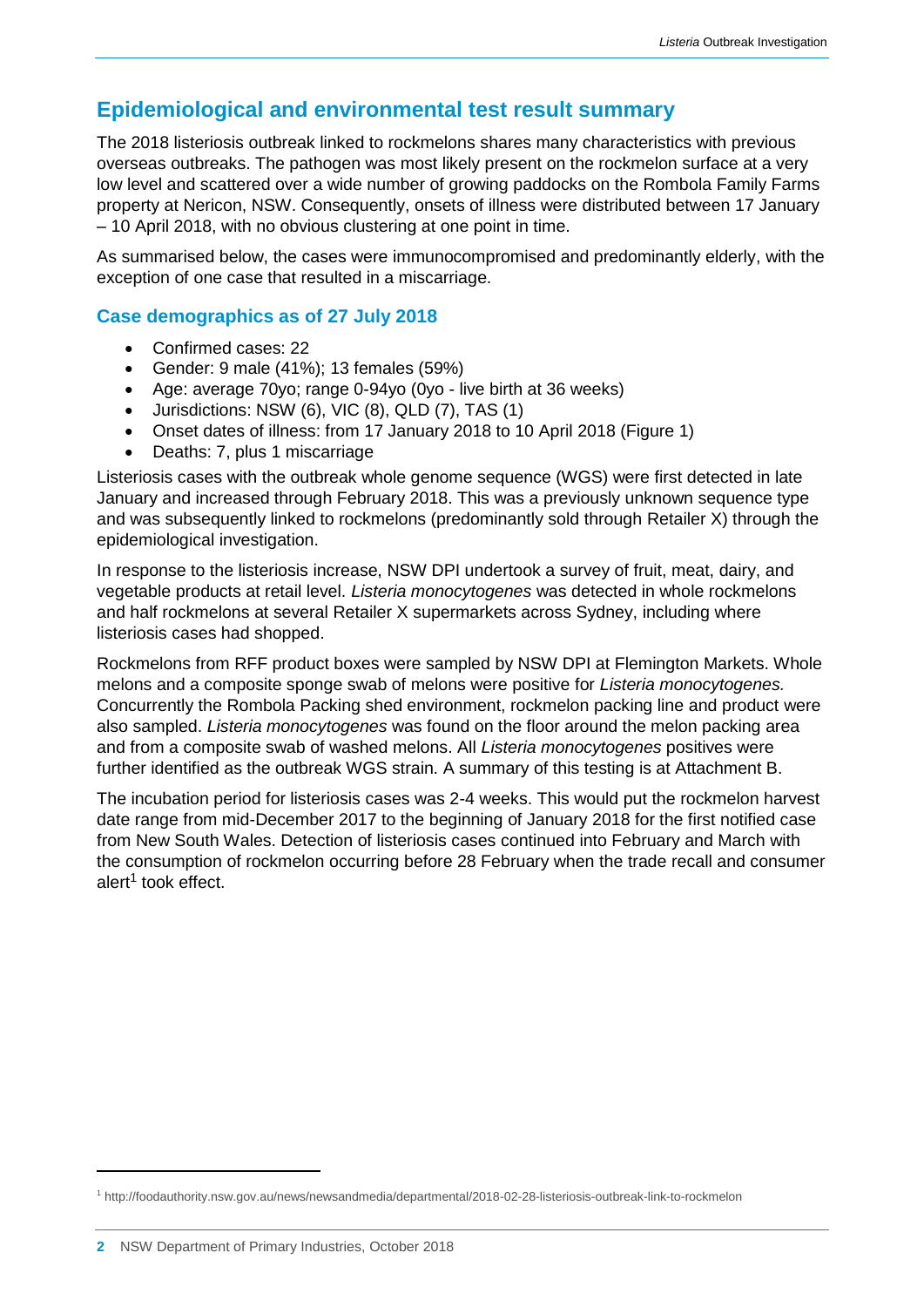## **Suspected cause of the outbreak**

The hygiene and sanitation practices of the RFF packing facility and farming operation at Nericon were on par with, or better than most other rockmelon growing operations across Australia. This observation is derived from onsite inspections with other growers in NSW and feedback from other sources into operations in other parts of Australia.

Despite this, several factors appear to have combined such that the procedures and processing of melons by RFF was not able to reduce a higher prevalence of *Listeria monocytogenes* on fruit.

Adverse weather events (heavy rainfall in December prior to harvest, followed by dust storms) are likely to have significantly increased the organic load and amount of *Listeria monocytogenes* present on rockmelons prior to harvest. The netted skin of rockmelons makes this fruit particularly hard to clean and sanitise.

Prior to the detection of the outbreak, RFF utilised a 1 minute and 30-40 second pre-wash and scrubbing step to reduce organic load, followed by a 35 second sanitising step of 100ppm chlorine sprays and scrubbing. There were no specific concerns noted with the operation of these steps as a result of the investigation. The wash water was not recirculated, sanitiser was constantly monitored and applied through an auto-dosing system, and all water coming into the facility was treated and considered potable.

It is likely that the 35 seconds at 100ppm sanitising step was effective in reducing *L. monocytogenes* to a very low level, but these levels still resulted in illness when rockmelons were consumed by immunocompromised individuals.

There were other peripheral issues noted in the packing facility during the investigation. These included some dirty fans that were used to reduce the level of moisture on melons after washing, and some spongy material on packing tables that was not able to be easily cleaned. These may have been contributing factors to the outbreak but are not considered to be the major underlying causes.

The packing shed itself was a large, relatively new and purpose-built facility. Overall hygiene and dust control were very good. Despite extensive sampling (over 140 swabs) only one boot swab in the rockmelon processing area on the first inspection (21 February 2018) was positive for *L. monocytogenes*, and one composite swab of melons after washing (out of 100 swabs in total), was also positive on 21 February 2018.

This outbreak highlights the need for improved control measures and awareness of external threats to food safety in the rockmelon industry (such as adverse environmental conditions) and possible impacts on the efficacy of established control measures and sanitising of fruit.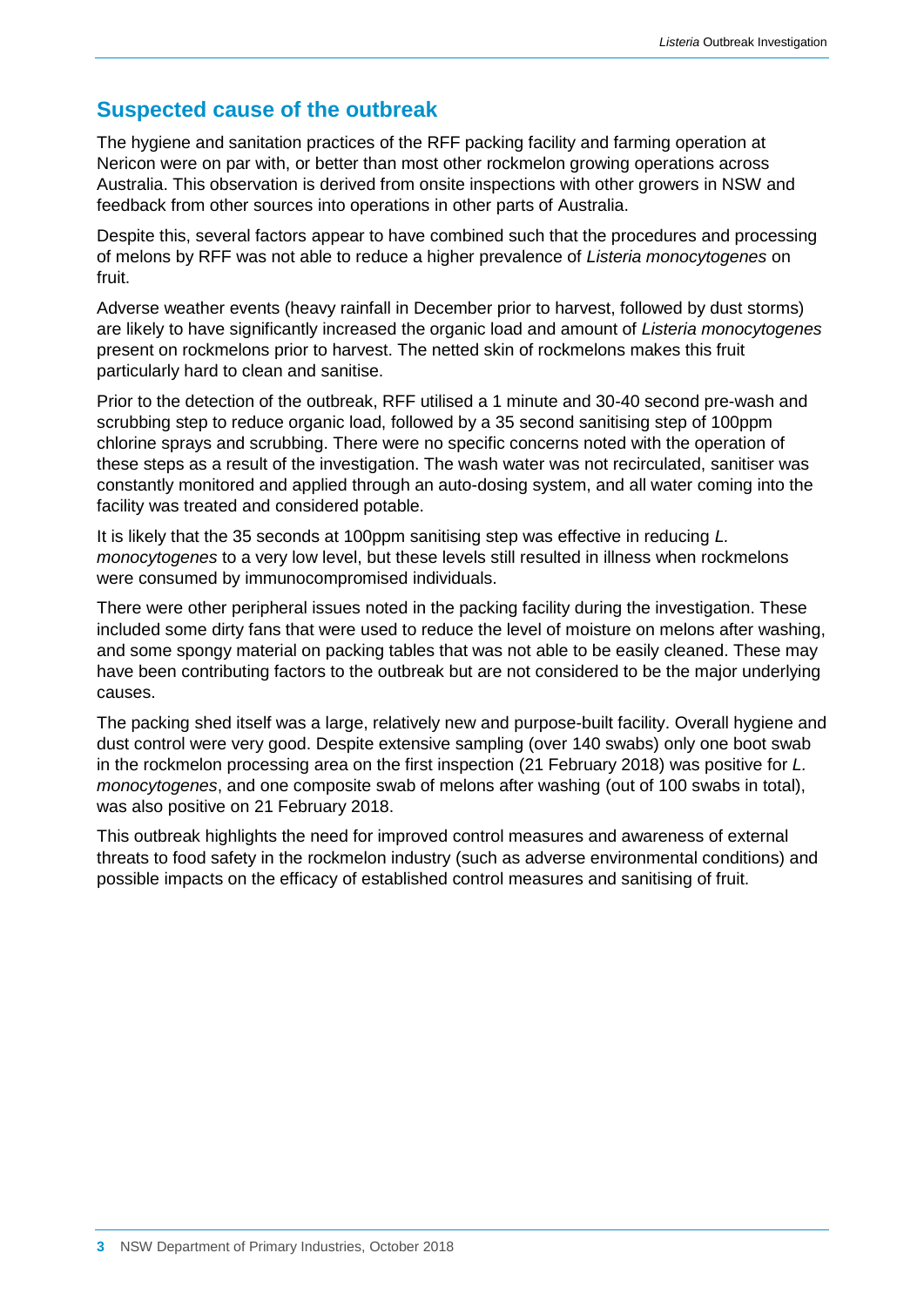## <span id="page-6-0"></span>**Post-outbreak controls implemented by Rombola Family Farms**

Following the outbreak and as a result of the investigation, significant changes were implemented in the packing shed to reduce further risk of illness. These included extensive modifications to equipment and the packing line itself, and changes to cleaning procedures and documentation.

Significant changes are summarised below:

#### • **Washing and sanitising**

- $\circ$  The rockmelon pre-wash was dosed with 200ppm chlorine water during use. Similarly, the concentration of chlorine in the sanitiser wash step was increased to 200ppm. This gives a total contact time for chlorine of over 2 minutes (noting that some of the early contact time will be affected by a higher organic load).
- **Changes to equipment**
	- $\circ$  The fungicide tank and post wash drying fans have been made more accessible and easily cleaned. Black sponge material on the packing table has been removed and replaced with more suitable material.

#### • **Other rectifications**

- $\circ$  Cleaning equipment (such as squeegees, mops) has been replaced and labelled for specific areas of the packing shed
- **Hot water to the hand wash basin area for staff is now functional**
	- $\circ$  Procedures for cleaning and maintenance have been updated to be more systematic and adequately reference key equipment in the packing shed.
	- $\circ$  Use of equipment such as high-pressure cleaning guns, which can increase the spread of *L. monocytogenes* throughout a facility, is restricted.

<span id="page-6-1"></span>The business was closely monitored since harvesting and packing recommenced on 4 April 2018, including testing of fruit at wholesale level. No *L. monocytogenes* was detected on any fruit.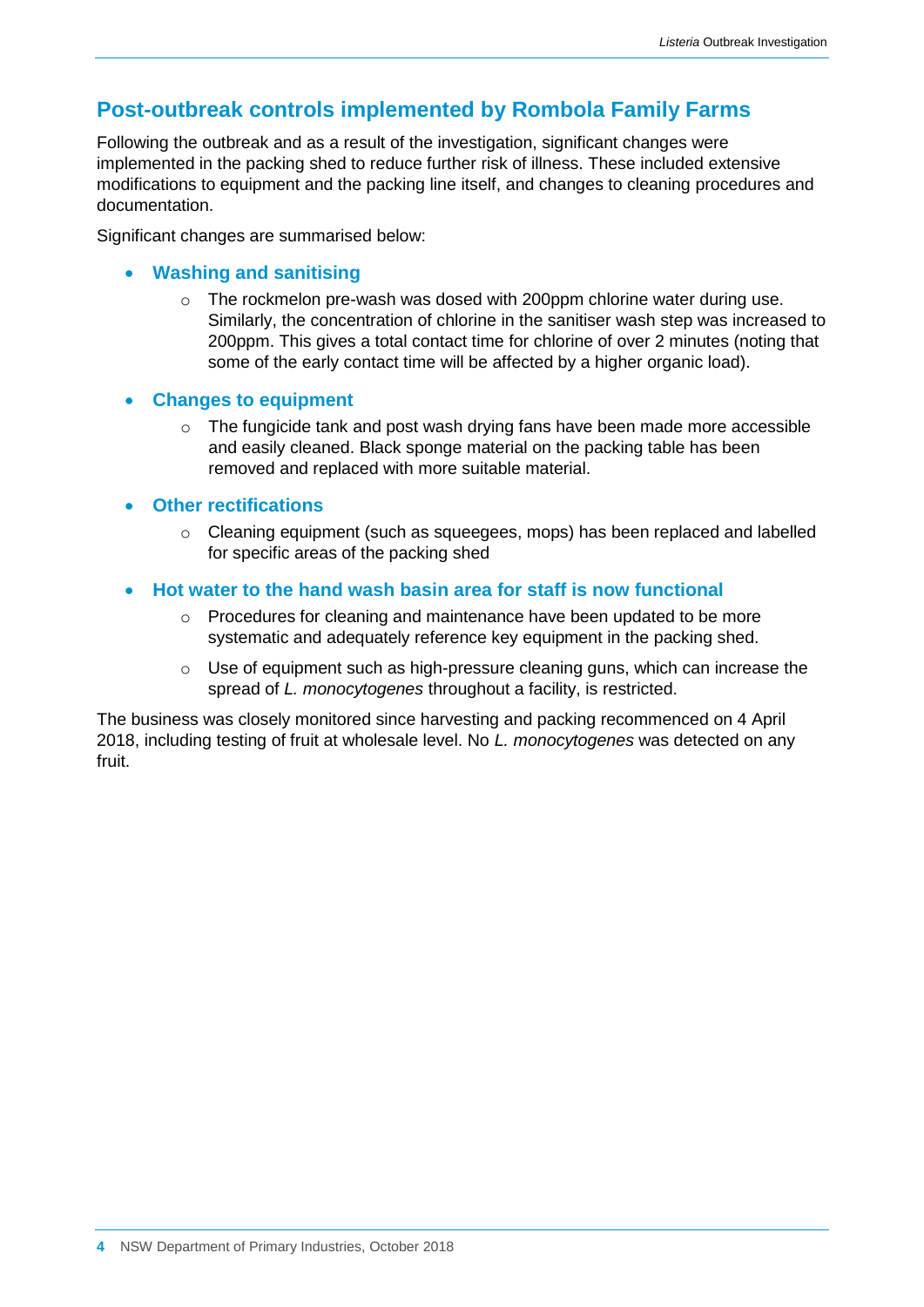## **Risk minimisation and consumer advice**

<span id="page-7-0"></span>The *L. monocytogenes* prevalence and contamination level on the rockmelon surfaces during the outbreak was most likely very low (under 100 cfu/g based on the epidemiological data). Whole pieces of fruit grown near the ground in the open farm environment are not expected to be free from *Listeria*. Equally, the washing process even under the best circumstances is not a guarantee that every packed melon is *Listeria* free. Fine tuning the washing process will reduce the relative risk but not the absolute risk of listeriosis from a farm grown whole piece of fruit. To help manage the risk, a unified communication strategy across regulatory bodies and industry associations is required to further educate vulnerable consumers and their carers about the risks of listeriosis and practical solutions to maintaining a balanced diet. This strategy should include recommending that vulnerable populations do not consume rockmelons, consistent with current consumer advice<sup>2</sup>.

<sup>2</sup> https://www.health.nsw.gov.au/Infectious/factsheets/Pages/Listeriosis.aspx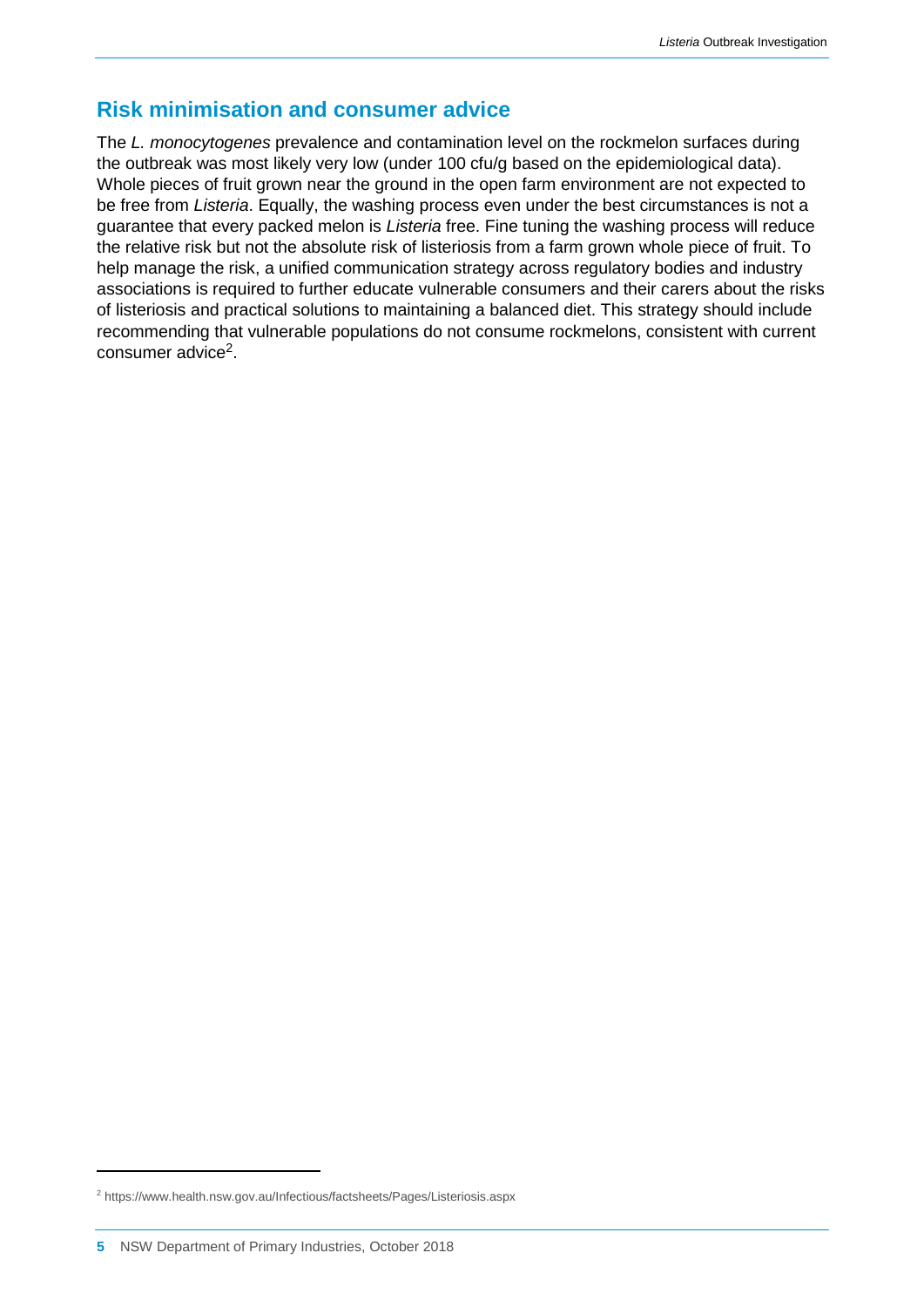## **Recommendations for industry/growers**

- 1. All growers should review the entirety of their operations and food safety plans as a matter of priority. These plans need to ensure that external environmental factors are taken into account (e.g. adverse weather events, propensity for soil to adhere to rockmelon surfaces) and that processing/packing operations are able to adjust or cope with significant variations in soil/bacterial load.
- 2. All wash steps (e.g. pre-wash, sanitiser wash, fungicide treatment) should be reviewed as a matter of priority, to ensure that best practice is utilised across the industry as a whole. This review should include the in-house expertise and understanding of growers and staff, that adequate sanitisers are being applied and at an appropriate concentration and contact time, depending on conditions.
- 3. Aspects of washing systems should also be reviewed to ensure the adequacy of the sanitiser type, the effectiveness in the number of spray heads in sanitiser tanks and their design, that immersion tanks have sufficient available free sanitiser concentration, and that recirculated water is dumped at appropriate intervals.
- 4. Packing sheds need to have sufficient structural integrity to minimise the presence of dust and soil.
- 5. Cleaning and sanitising procedures within the general shed environment need to include steps for:
	- a. regular removing and cleaning of dusty surfaces at all levels in the shed;
	- b. water treatment to render water potable for cleaning and hand washing;
	- c. cleaning and sanitising harvest equipment and tools;
	- d. cleaning and sanitising cleaning implements;
	- e. no high-pressure cleaning in the packing shed;
	- f. entry foamers and/or airlocks could also be considered.
- 6. Growers should also consider implementation of Standard Plate Count or other testing on fruit as an early indicator that higher bacterial loads are present, requiring additional control measures (such as increased sanitiser strength during washing).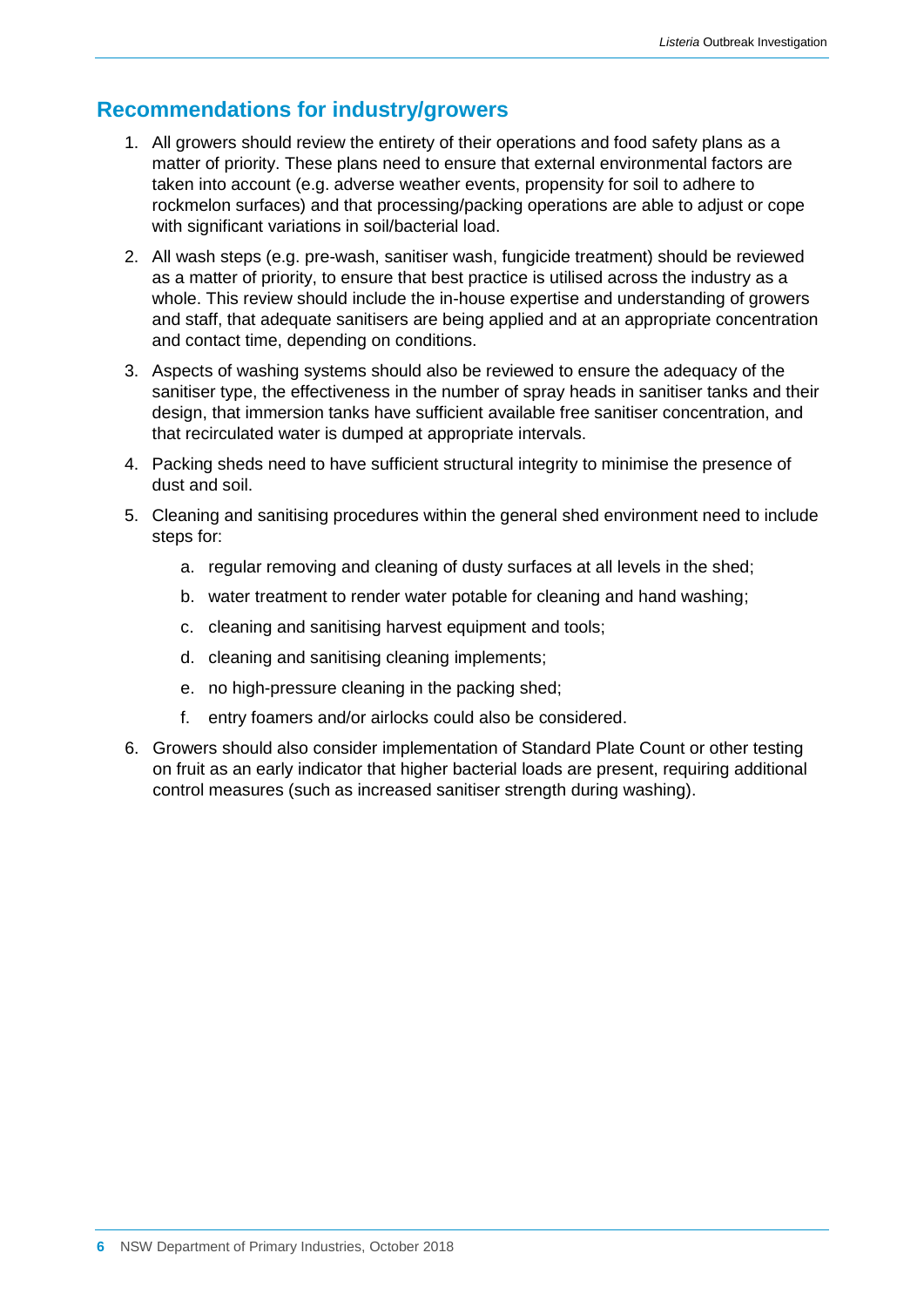## <span id="page-9-0"></span>**Attachment A: Summary of national** *Listeria monocytogenes* **(MLST 240) outbreak Investigation**

As at 27 July 2018

#### **Summary**

Twenty-two people were infected with the same strain of *Listeria monocytogenes* MLST 240 between 17 January 2018 and 10 April 2018. All cases met the confirmed outbreak case definition (Box 1). Twenty cases recalled consumption of rockmelon in their incubation period.

Rockmelon samples were collected from retail stores identified by cases as the place of purchase of rockmelon consumed during their incubation period and through traceback activities. Rockmelon samples and environmental swabs were also collected from the Rombola Farm ("the Farm").

A total of 39 food and environmental *Listeria monocytogenes* isolates were identified as related to human cases by whole genome sequencing (phylogenetic analysis):

- 38 isolates from rockmelon
	- o 26 collected by the NSW Food Authority from retail outlets and at wholesale
	- o 9 collected by Victorian local councils at retail stores
	- o 1 collected by the NSW Food Authority from the Farm
	- o 1 isolate from a wholesaler in Victoria
	- $\circ$  1 isolate from a distributor of rockmelon from the Farm
- 1 isolate from a swab of the production environment at the Farm collected by the NSW Food Authority.

#### **Box 1: Case definition**

**Confirmed outbreak case:** Isolation of *L. monocytogenes* MLST 240 which is 'highly related' to MJOI (2018\_001) outbreak cases as determined by whole genome sequencing (phylogenetic analysis), in a person with illness onset since 1 January 2018

*MJOI: multi-jurisdictional outbreak investigation*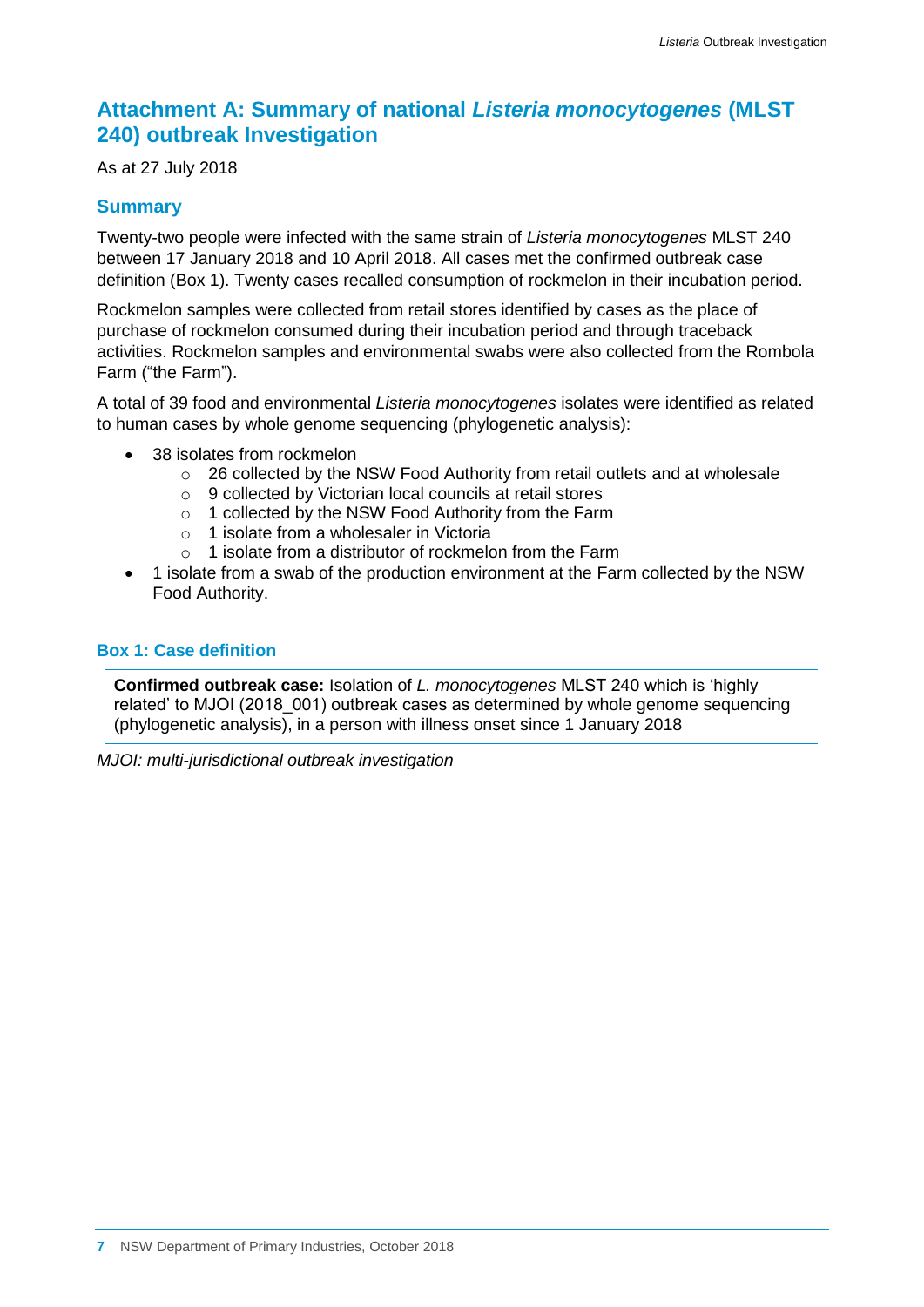## **EPIDEMIOLOGICAL INVESTIGATION**

#### **Case demographics**

- Confirmed cases: 22
- Gender: 9 male (41%); 13 females (59%)
- Age: average 70yo; range 0-94yo (0yo live birth at 36 weeks)
- Jurisdictions: NSW (6), VIC (8), QLD (7), TAS (1)
- Onset dates of illness: from 17 January 2018 to 10 April 2018 (Figure 1)
- Deaths: 7, plus 1 miscarriage
- Institutional residents: 0

**Figure 1: Epicurve of the 2018 Listeria monocytogenes MLST 240 outbreak, Australia.**



#### **Food exposure analysis**

All cases of listeriosis are interviewed at the time of diagnosis about foods consumed in their incubation period. This includes asking specifically about consumption of a list of approximately 70 high risk foods using a nationally consistent questionnaire.

**Note:** Food exposure information is limited to 20 cases:

- One case was lost to follow-up
- One infection acquired in utero, and food consumption is not described; however rockmelon exposure can be attributed to this infection via the mother.

#### **Food exposure information (n=20)**

- All cases indicated they consumed rockmelon in the weeks prior to illness onset.
- No cases reported consumption of rockmelon after removal of the produce from sale on 28 February 2018.

**Table 1: Top 3 frequently consumed foods from interviews of confirmed cases, 2018** *Listeria monocytogenes*  **MLST 240 outbreak, Australia.**

| <b>Food item</b> | <b>Frequency</b> | Percent |
|------------------|------------------|---------|
| Rockmelon        | 20/20            | 100%    |
| Whole lettuce    | 11/20            | 55%     |
| Watermelon       | 10/20            | 50%     |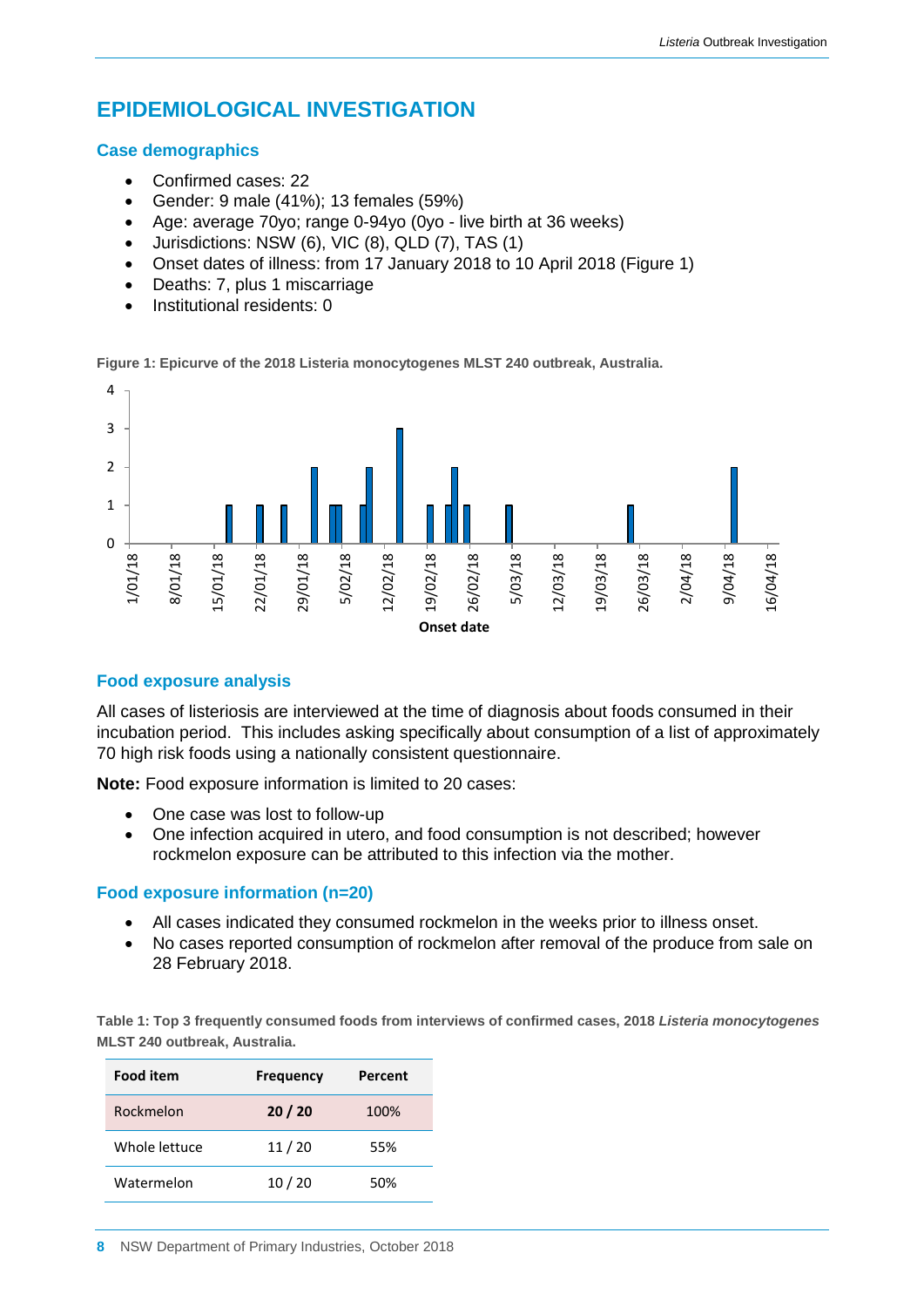**Food borne disease outbreak investigations** in NSW occur in collaboration between NSW Health and the NSW Food Authority. A brief summary of how food investigations commence and are investigated by NSW Health is available online at

<http://www.health.nsw.gov.au/Infectious/Pages/foodborne-outbreaks.aspx>.

Foodborne disease outbreaks affecting more than one jurisdiction in Australia are conducted collaboratively by affected jurisdictions through the OzFoodNet network. A description of how such investigations are conducted is available online at

[http://health.gov.au/internet/main/publishing.nsf/Content/BA8ABBB4031EF7B6CA25801A00203B3C/\\$File](http://health.gov.au/internet/main/publishing.nsf/Content/BA8ABBB4031EF7B6CA25801A00203B3C/$File/guide-epi-invest-multi-jurisdictional.pdf) [/guide-epi-invest-multi-jurisdictional.pdf](http://health.gov.au/internet/main/publishing.nsf/Content/BA8ABBB4031EF7B6CA25801A00203B3C/$File/guide-epi-invest-multi-jurisdictional.pdf)

## **LABORATORY INVESTIGATION**

Whole genome sequencing (WGS) is the process of determining the complete DNA sequence of an organism's genome at a single time.

- WGS-based surveillance is used in routine national surveillance for *Listeria monocytogenes*, and analysis is conducted at the Microbiological Diagnostic Unit (MDU) Public Health Laboratory in Melbourne, VIC. The database includes isolates dating back to 2010.
- A detailed explanation of how WGS is conducted for *Listeria monocytogenes* at MDU is available at <https://www.ncbi.nlm.nih.gov/pmc/articles/PMC4733179/>

#### **Whole genome sequencing results**

A total of 61 isolates of *Listeria monocytogenes* MLST 240 clustering with the outbreak strain were received by MDU-PHL during the period 30 January 2018 to 7 May 2018.

- Isolates with WGS and phylogeny belonging to MLST240:
	- o 22 human cases
	- o 39 non-human isolates (29 from NSW, 10 from VIC)

The 39 non-human isolates which are clustering with human cases in this outbreak include:

- 38 isolates from rockmelon sources (28 from NSW, 10 from VIC)
	- $\circ$  26 isolates collected by NSW Food Authority from rockmelon at retail and wholesale supplied by the Farm – including from retail stores where two patients purchased their rockmelon.
	- o 9 isolates collected by city councils from Victorian retail stores supplied by the Farm. Retail stores are where four patients purchased their rockmelon.
	- $\circ$  1 isolate from a distributor of rockmelon from the Farm (collected 2/3/18).
	- $\circ$  1 isolate from a swab of melons obtained by NSW Food Authority at the Farm
	- $\circ$  1 isolate from a wholesaler in Victoria supplied by the farm
- 1 isolate from an environmental swab of the melon processing area collected by NSW Food Authority at the Farm during inspection on 21/2/18.

The genomic diversity observed across the 22 isolates from human clinical samples was consistent with that observed in other Listeria monocytogenes outbreaks across known epidemiologically linked cases (e.g., Kwong et al. 2016 J. Clin Micro 54: 333-342), supporting our interpretation of the epidemiological data and relatedness to non-human isolates.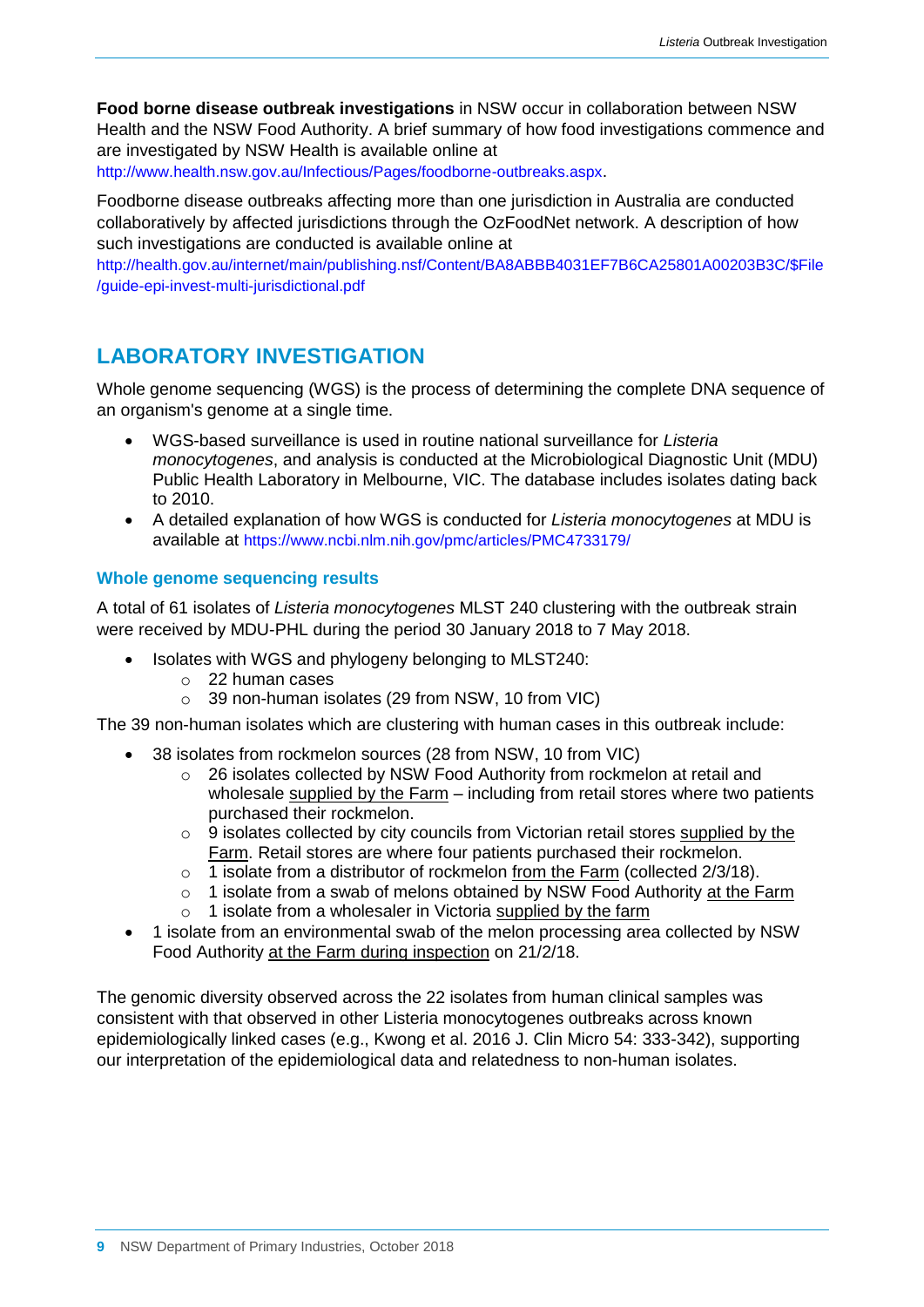## **CONCLUSION**

Twenty-two human cases of listeriosis occurred in Australia between January 16 and April 10, 2018. The strain of *Listeria monocytogenes* causing these infections was related by whole genome sequencing (phylogenetic analysis) to isolates recovered from samples taken from 37 rockmelons sourced from retail and wholesale supplied by the Farm, 1 isolate obtained from melons on farm, and 1 isolate from an environmental swab taken at the Farm. This detailed laboratory testing information, combined with epidemiological analysis, purchase history and product trace back, indicate that rockmelon produced at the Farm is the source of infection for the people infected with this strain of *Listeria monocytogenes*.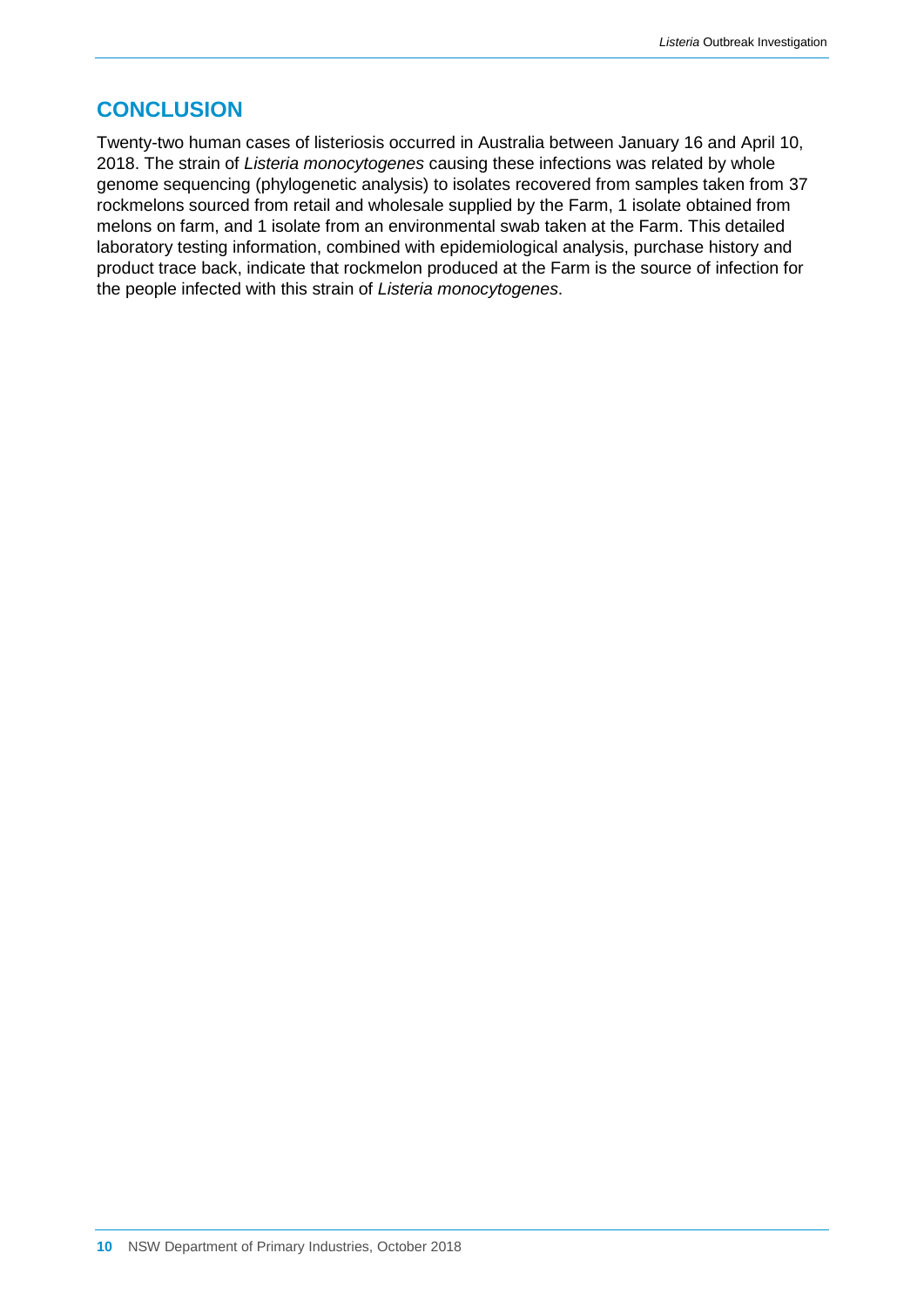## <span id="page-13-0"></span>**Attachment B: Summary of** *Listeria monocytogenes* **with the outbreak strain obtained by NSW DPI**

| <b>Product name</b> | <b>Sampling date</b> | <b>Retailer</b>   | <b>Retailer suburb</b> |
|---------------------|----------------------|-------------------|------------------------|
| Rockmelon (half)    | 15/2/18              | <b>Retailer X</b> | Eastwood               |
| Rockmelon (half)    | 15/2/18              | Retailer X        | Eastwood               |
| Rockmelon (half)    | 15/2/18              | Retailer X        | Smithfield             |
| Rockmelon (whole)   | 16/2/18              | <b>Retailer X</b> | Turramurra             |
| Rockmelon (half)    | 16/2/18              | Retailer X        | Ryde                   |
| Rockmelon (whole)   | 19/2/18              | <b>Retailer X</b> | Penrith                |
| Rockmelon (half)    | 19/2/18              | Retailer X        | Blacktown              |
| Rockmelon (half)    | 21/2/18              | Retailer X        | Roselands              |
| Rockmelon (half)    | 21/2/18              | <b>Retailer X</b> | Warriewood             |
| Rockmelon (half)    | 21/2/18              | Retailer X        | Warriewood             |
| Rockmelon (whole)   | 21/2/18              | <b>Retailer X</b> | Roselands              |
| Rockmelon (whole)   | 21/2/18              | Retailer X        | Roselands              |
| Rockmelon (whole)   | 21/2/18              | Retailer X        | Roselands              |
| Rockmelon (half)    | 21/2/18              | <b>Retailer X</b> | Ramsgate               |
| Rockmelon (whole)   | 21/2/18              | Retailer X        | Ramsgate               |
| Rockmelon (whole)   | 22/2/18              | <b>Retailer X</b> | Bondi (confirmed RFF)* |
| Rockmelon (whole)   | 22/2/18              | Retailer X        | Bondi (confirmed RFF)  |
| Rockmelon (whole)   | 22/2/18              | <b>Retailer X</b> | Bondi (confirmed RFF)  |
| Rockmelon (whole)   | 22/2/18              | <b>Retailer X</b> | Bondi (confirmed RFF)  |
| rockmelon (whole)   | 22/2/18              | Retailer X        | Bondi (confirmed RFF)  |

#### \*RFF (Rombola Family Farms)

| <b>Product name</b> | <b>Sampling date</b> | Venue                |
|---------------------|----------------------|----------------------|
| whole rockmelon     | 20/2/18              | <b>Sydney Market</b> |
| whole rockmelon     | 20/2/18              | <b>Sydney Market</b> |
| whole rockmelon     | 20/2/18              | <b>Sydney Market</b> |
| whole rockmelon     | 20/2/18              | <b>Sydney Market</b> |